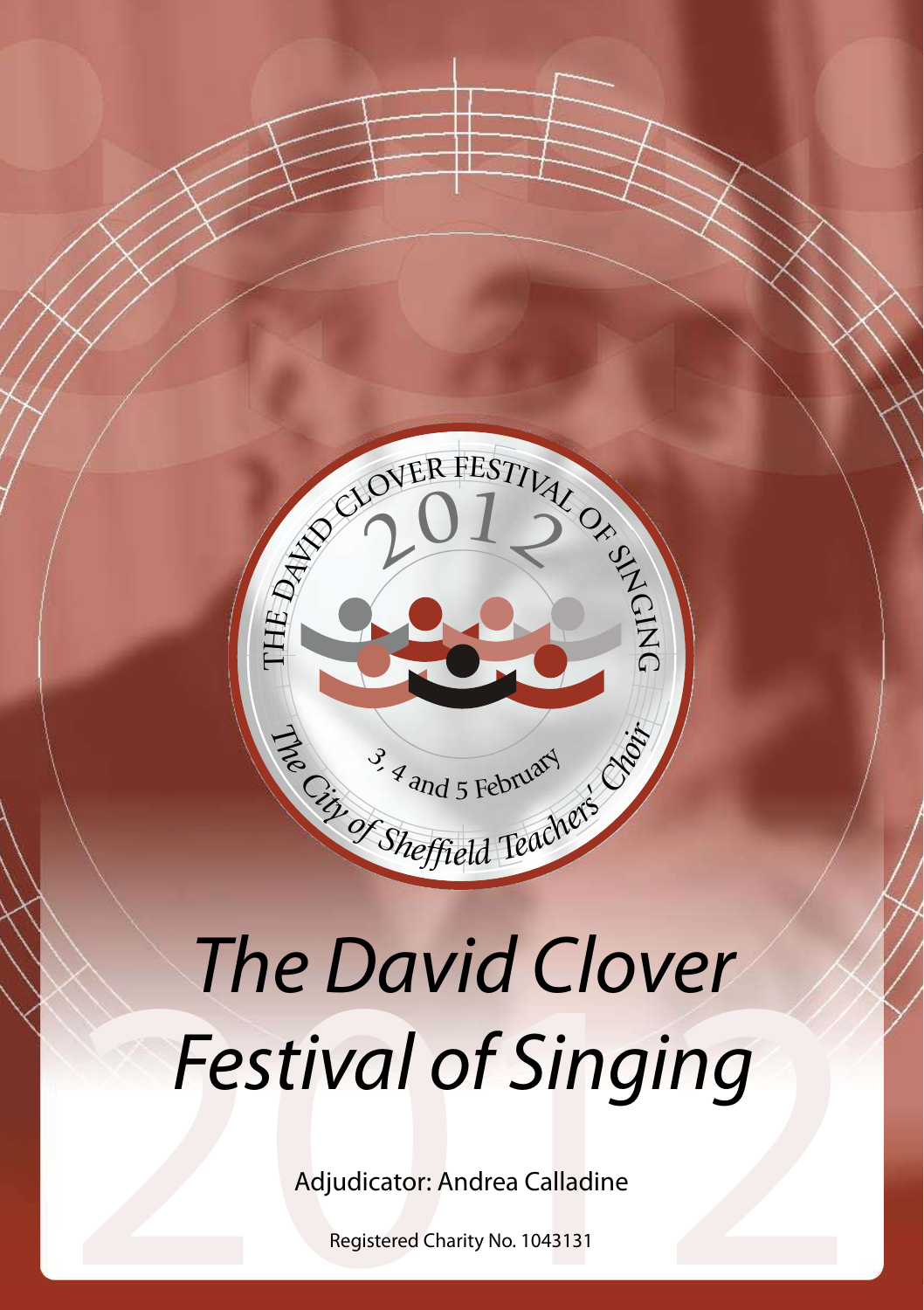

## The  $City$  of  $Sheffield$  TEACHERS' CHOIR

The City of Sheffield Teachers' Choir was formed on Thursday, 7 November, 1968 by Sheffield's then Music Adviser, Dr. David Clover. It was a direct result of the daily choral sessions of his initial residential music course held at the Hayes Conference Centre, Swanwick. This was the first time that Sheffield music teachers had ever come together in this way and it was a historic occasion for Sheffield music.

The choir's first performance was the Festival of Lessons and Carols in Sheffield Cathedral during Christmastide 1968.

For eleven years the choir flourished under David Clover's baton, raising much money for children's charities, both local and national, and giving opportunities for those connected, at that time, with the education service in Sheffield to come together and sing for the sheer joy of singing. Since his death in January 1979 the choir has continued to perform both at home and abroad. It celebrated its fortieth anniversary in 2008 with a concert at St. John's Church, Ranmoor, on Friday 7 November.

The repertoire is wide. Over the years performances have included Mozart's *Requiem,* Dvorak's *Mass in D,* Vivaldi's *Gloria,* Bach's *Magnificat,* Haydn's *Nelson, Harmoniemesse and Maria Theresa Masses*, sacred music by various composers, church services, Stainer's *Crucifixion,* Maunder's *Olivet to Calvary,* William Lloyd Webber's *The Saviour* and *The Divine Compassion*, concert versions of Gilbert and Sulivan operettas, opera choruses, part songs, spirtuals, folk songs and songs from the shows, as well as Festivals of Lessons and Carols.

Venues have included Sheffield's City Hall, its two cathedrals, the Firth Hall (Sheffield University), local churches, school halls, churches in Derbyshire villages, the 'Bronte' village of Haworth, the village of Castleton, Chatsworth House, St. John's College (Cambridge), Fountains Abbey, Ely Cathedral, Wakefield Cathedral, Liverpool's Anglican Cathedral and York Minster. The choir sang in Bochum, as part of the 50th anniversary of the town-twinning with Sheffield, and in Dortmund, Germany, in October 2000. In March 2005 the Teachers' Choir hosted the Dublin City Council Choir and shared an extremely successful concert with them. October 2005 saw the Teachers' Choir singing again with the Dublin Choir, this time in Dublin's City Hall, and also performing with them in a second concert raising almost 5000 euros towards the building of a new hospice in Dublin.

## **THE CITY OF SHEFFIELD TEACHERS' CHOIR WELCOMES NEW SINGERS**

The City of Sheffield Teachers' Choir is a group of amateur singers who enjoy making music together. The choir has widened its membership to those who are not teachers, and welcomes new members in all voice parts.

The two basic requirements are that you want to sing and that you have the commitment expected in belonging to any successful organisation. Rehearsals are held every Thursday evening during term time from 7.00p.m. to 9.00p.m. For further information and venue details please contact the Conductor:

Mr R. D. Green on 0113 256 5320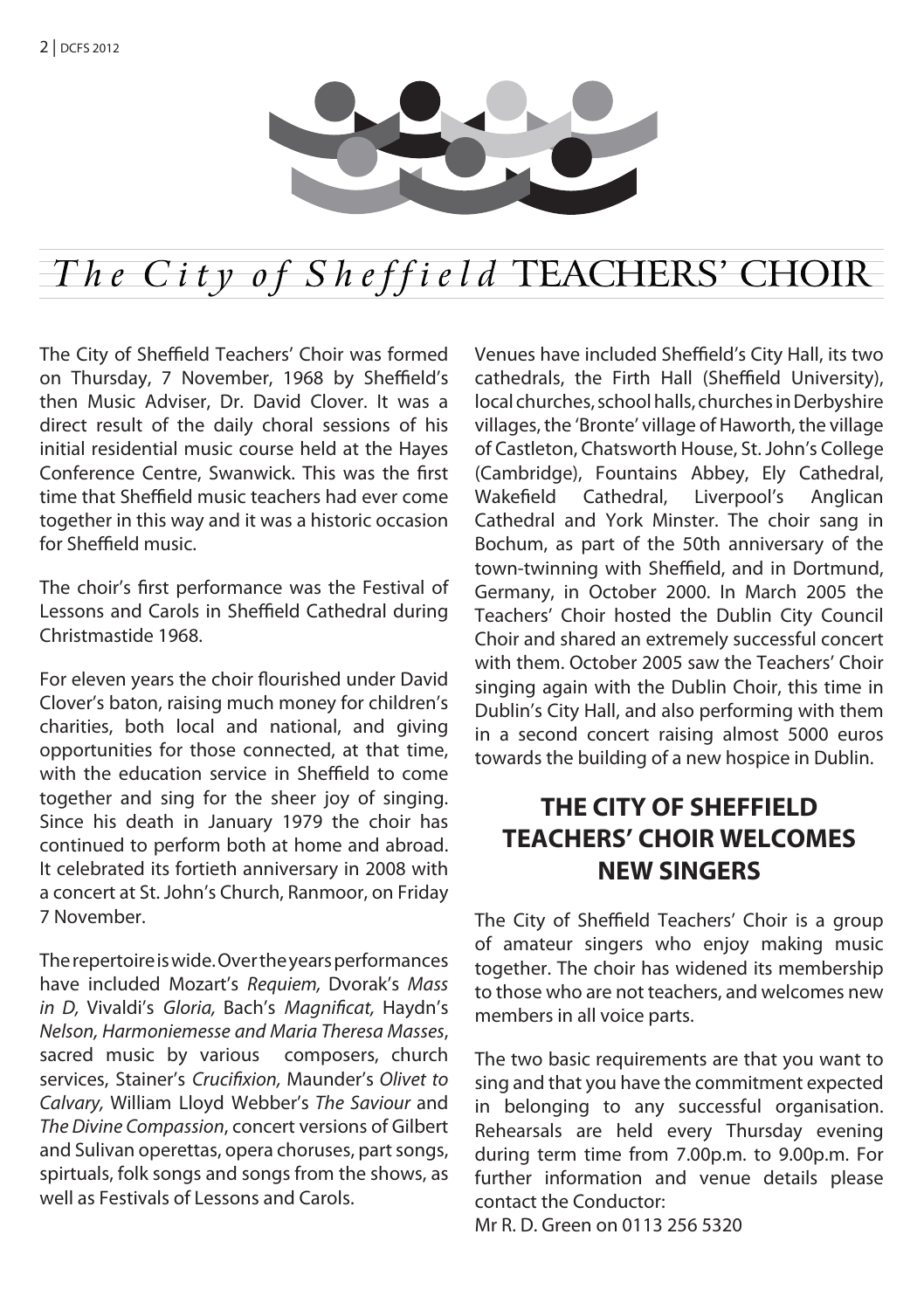## **THE David Clover Festival of Singing**



Dr. David Clover came to Sheffield in 1966 having been appointed as the city's Music Adviser to the Education Department. It was one of the earliest residential courses for music teachers and its daily choral sessions, organised by David, which brought the first members of the Sheffield Teachers' Choir (as it was then known) together in 1968.

Following David's untimely death in 1979, The Teachers' Choir committee at the time decided that there should be a fitting and lasting tribute and memorial to his work. The result, in 1979, was the establishing of *The David Clover Vocal Prize*, the first competition being held in 1980. *The David Clover Vocal Prize* later became *The David Clover Competition* 

*for Singers*, and in 2010 was re-named *The David Clover Festival of Singing*. The original *Vocal Prize* provided an opportunity for singers to perform songs of their own choice with a view to being helped and encouraged by experienced judges of singing, and that ethos is still as strong as it ever was.

*The Vocal Prize* started in a small way with only two classes for those of secondary school age. Since its inception, it has grown into a competitive event of worth, high standing, credibility and stature in the eyes of discerning musicians not only in and around the city of Sheffield, but also nationally. It has also proved itself a worthy vehicle of encouragement and support for young singers, but the Festival is now open to **all** singers from the age of nine, and its chief objective is to foster this branch of music making which was ever one of Dr. Clover's greatest loves - singing. He strongly maintained, as others have done, that everyone has a musical instrument which can be developed - the voice - and much of his work was devoted to fostering the use of young voices whether as soloists or choralists. He believed that the voice deserved equal status with other musical instruments.

Over the years, internationally famed singers and teachers of singing have associated themselves with this festival including Constance Shacklock (contralto and the President from 1985 - 1999), Marjorie Thomas (contralto), Jean Allister (contralto), Rae Woodland (soprano), Nigel Perrin (ex-Kings Singers), Mollie Petrie (soprano and the Festival's current President) and Mark Wildman (bass, currently Head of Vocal Studies and the Royal Academy of Music and the Festival's current Vice-President). Once the annual Festival has ended, *The City of Sheffield Teachers' Choir* is always delighted to invite singers from the Festival to share in its concerts when possible.

#### **Mollie Petrie** *FGSM FRSA*

President of the City of Sheffield Teachers' Choir, David Clover Festival of Singing

*"Everyone's voice was suddenly lifted; And beauty came like the setting sun."* (Siegfried Sassoon) *My warmest wishes to you all for another successful Festival.*

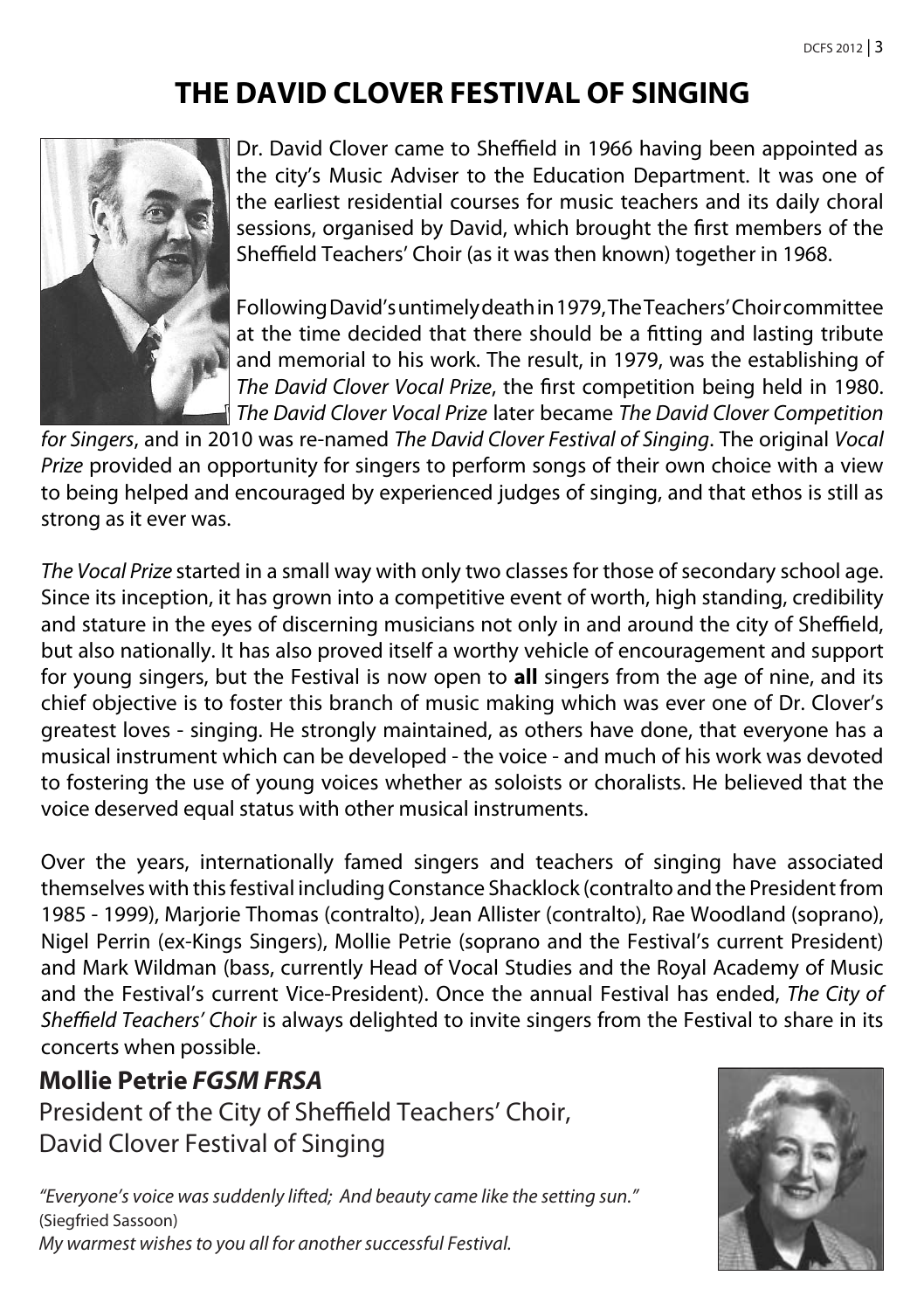

## **Mark Wildman** *FRAM FRSA*

Vice-President of the City of Sheffield Teachers' Choir, David Clover Festival of Singing

#### **James Kirkwood** *LRAM LTCL ARCM* Honorary Vice-President

On David's death in January 1979 he took over the conductorship of Sheffield Teachers' Choir and with the support of Rupert Norris and the choir committee, set up 'The David Clover Festival of Singing' as a lasting tribute and memorial to this man who had done so much to direct James' future career as teacher, advisory teacher and finally adviser for music to the Sheffield L.E.A. - a post David Clover himself had held until his death.

#### **Richard Clover** *LTCL FASC* Honorary Vice-President

Richard (the younger son of David Clover) like David attended Trinity College of Music, London where his own passion for singing grew. Richard is currently senior Layclerk with Ely Cathedral Choir. He has sung in many of the great cathedrals and churches of England, Europe, Canada and the USA and has made numerous appearances on radio and television. He often appears in concerts as a soloist in the counties of Cambridgeshire, Norfolk and Suffolk.

## **Andrea Calladine** *ARCM ABSM*

## Adjudicator of the 2012 David Clover Festival of Singing

Andrea Calladine has a varied career as performer, teacher, conductor and adjudicator. She studied initially at the Birmingham School of Music (now the Birmingham Conservatoire) gaining honours in Diplomas and was awarded many major prizes. As a singer, she has travelled widely at home and in Europe performing from her wide concert and oratorio repertoire including performances of The Messiah and The Creation through the Mozart Masses to Dvorak's Stabat Mater, the Requiems of Brahms, Fauré and Rutter, and she has made radio broadcasts. Operatic roles have included Despina in Così fan Tutti; Miss Wordsworth in Britten's Albert Herring; Adele and Rosalinda in Die Fledermaus; Dido in Dido and Aeneas; Pamina in The Magic Flute.



Andrea's teaching commitments are divided between a very busy private practice, where she coaches many professional singers, and a leading Independent School. Andrea is now the Central Area Representative of the Association of Teachers of Singing. She is also in demand for Choral Workshops. Other positions held have been at the Birmingham Conservatoire (1985-2009), Birmingham Junior Conservatoire, The Elgar School of Music, and Worcester University.

Andrea is an active adjudicator member of the BIFF, where she hopes to bring not only her wealth of experience as both teacher and performer, but also her love of singing, encouragement of the competitors and, above all, a sense of humour!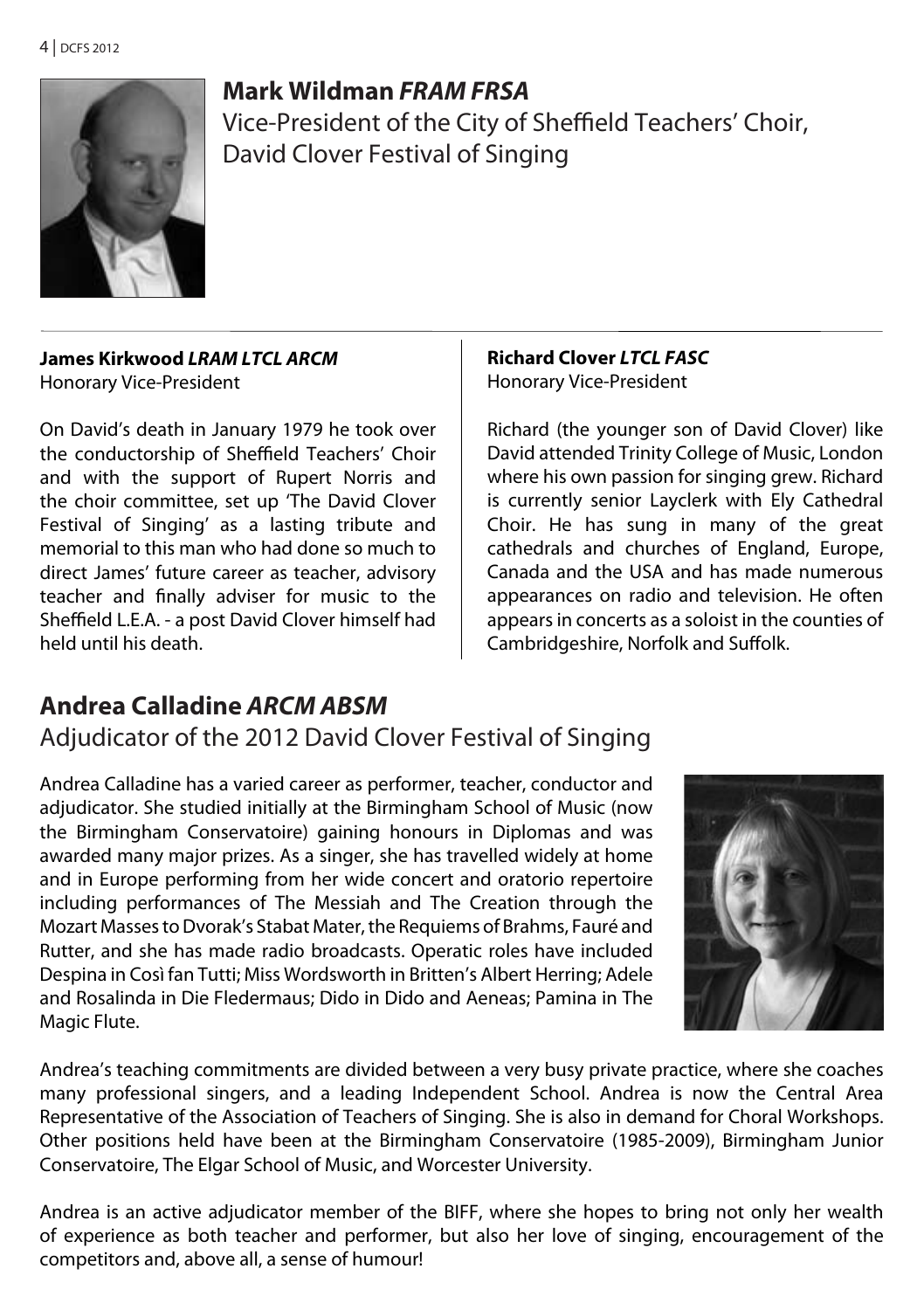## **FRIDAY 3 FEBRUARY 5.00pm Birkdale School (Heeley Hall)**

#### **VOCAL SOLO (9 - 12) CLASS sponsored by Hallam Choral Society**

| Robyn Gair         | When You Believe (The Prince of Egypt)  | Schwartz            |
|--------------------|-----------------------------------------|---------------------|
| Caitlin O'Toole    | Seagull                                 | Marsh               |
| Mary Wilcock       | An Eriskay Love Lilt                    | arr. Kennedy-Fraser |
| Millie Scott       | In My Own Little Corner (Cinderella)    | Rodgers             |
| Amy Coan           | I'm Not That Girl (Wicked)              | Schwartz            |
| Ella-Sian Thompson | Over the Rainbow (The Wizard of Oz)     | Arlen               |
| Alana Wroe         | Castle on a Cloud (Les Misérables)      | Schönberg           |
| Isabel Lovell      | The Owls                                | Jenkyns             |
| Tabitha Smart      | Heidenröslein                           | Schubert            |
| Katy Gordon        | Over the Rainbow (The Wizard of Oz)     | Arlen               |
| Elisabeth Tew      | I'm Not Afraid (Songs from a New World) | Brown               |

## **6.30pm Birkdale School (Heeley Hall)**

#### **BRITISH SONG (17 - 21) CLASS sponsored by Dr Peter Humphries**

| Joelle Brabban   | Madonna and Child              | Thiman                 |
|------------------|--------------------------------|------------------------|
| Lindsey James    | Come Sing and Dance            | Howells                |
| Abigail Kitching | I Wondered Lonely as a Cloud   | Thiman                 |
| Olivia Caputa    | It Was a Lover and His Lass    | Dring                  |
| Rosa Hardy       | Heffle Cuckoo Fair             | Shaw                   |
| Kate Smith       | Take, O take those lips away   | Dring                  |
| Anita Chandran   | The Cherry Tree                | <b>Armstrong Gibbs</b> |
| Ann Wilkes       | Weep ye no more, sad fountains | Ouilter                |
| Laura Lister     | If thou wilt ease thine heart  | <b>Britten</b>         |

#### **OPERA (17 - 21) CLASS sponsored by Dr Vivien Pike**

| Abigail Kitching | Un moto di gioia (Le Nozze di Figaro)                 | Mozart |
|------------------|-------------------------------------------------------|--------|
| Brogan Hume      | Der Vogelfänger bin ich ja (Die Zauberflöte)          | Mozart |
| Lindsey James    | Non so più cosa son, cosa faccio (Le Nozze di Figaro) | Mozart |
| Laura Lister     | Una donna a quindici anni (Così fan tutte)            | Mozart |

#### **SENIOR RECITAL (18 - 21) CLASS sponsored by Mr Jack Senior in memory of his wife, Barbara**

| Ann Wilkes  | Sweeter than Roses     | Purcell          |
|-------------|------------------------|------------------|
|             | Das Veilchen           | Mozart           |
|             | If I Were a Blackbird  | trad.            |
|             | Air Vif                | Poulenc          |
| Debra Finch | Sequidilla (Carmen)    | Bizet            |
|             | Le Parfum impérissable | Fauré            |
|             | Cariad cyntaf          | trad.            |
|             | Silent Noon            | Vaughan Williams |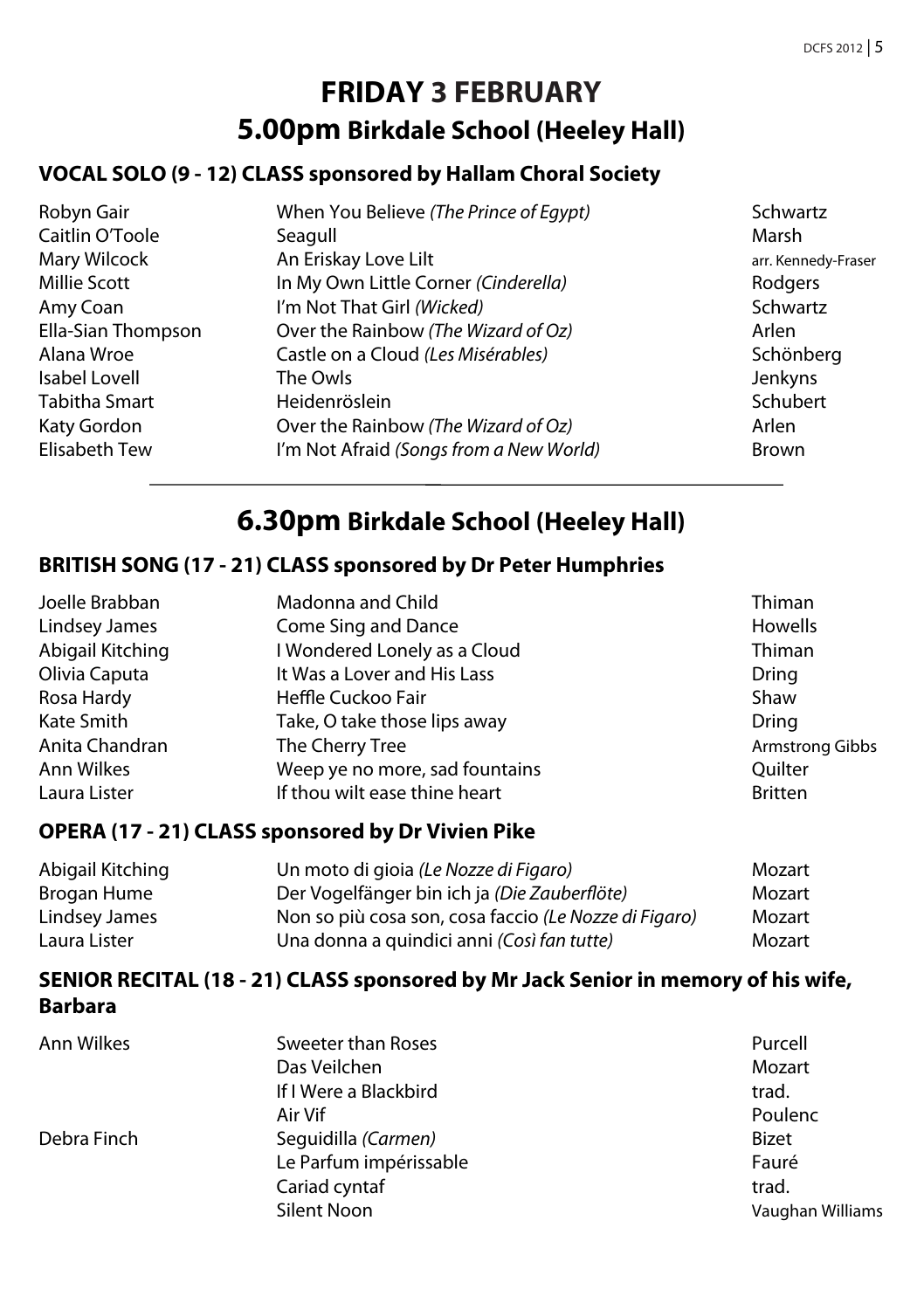6 | DCFS 2012

| <b>Harriet Astbury</b> | Heart, the Seat of Soft Delight (Acis and Galatea) | Handel   |
|------------------------|----------------------------------------------------|----------|
|                        | O Goddess Wise (Princess Ida)                      | Sullivan |
|                        | Le Colibri                                         | Chausson |
|                        | Down by the Sally Gardens                          | trad.    |
| Kate Smith             | Chanson d'amour                                    | Fauré    |
|                        | Come Away, Death                                   | Ouilter  |
|                        | Hunting the Hare                                   | trad.    |
|                        | Che fiero costume                                  | Legrenzi |
| Lindsey James          | Music for a While (Oedipus)                        | Purcell  |
|                        | Sure on This Shining Night                         | Barber   |
|                        | The Sun Whose Rays (The Mikado)                    | Sullivan |
|                        | The Water of Tyne                                  | trad.    |



Trinity Guildhall is delighted to support the David Clover Festival of Singing

From Percussion to Piano, Saxophone to Singing, we provide a wide range of Grade, Certificate and Diploma exams designed to nurture musical development at every level. For further information contact us on 020 7820 6100 or visit our website

photos: Alice Snape, Louis Flood and Tas Kyprianou

www.trinityguildhall.co.uk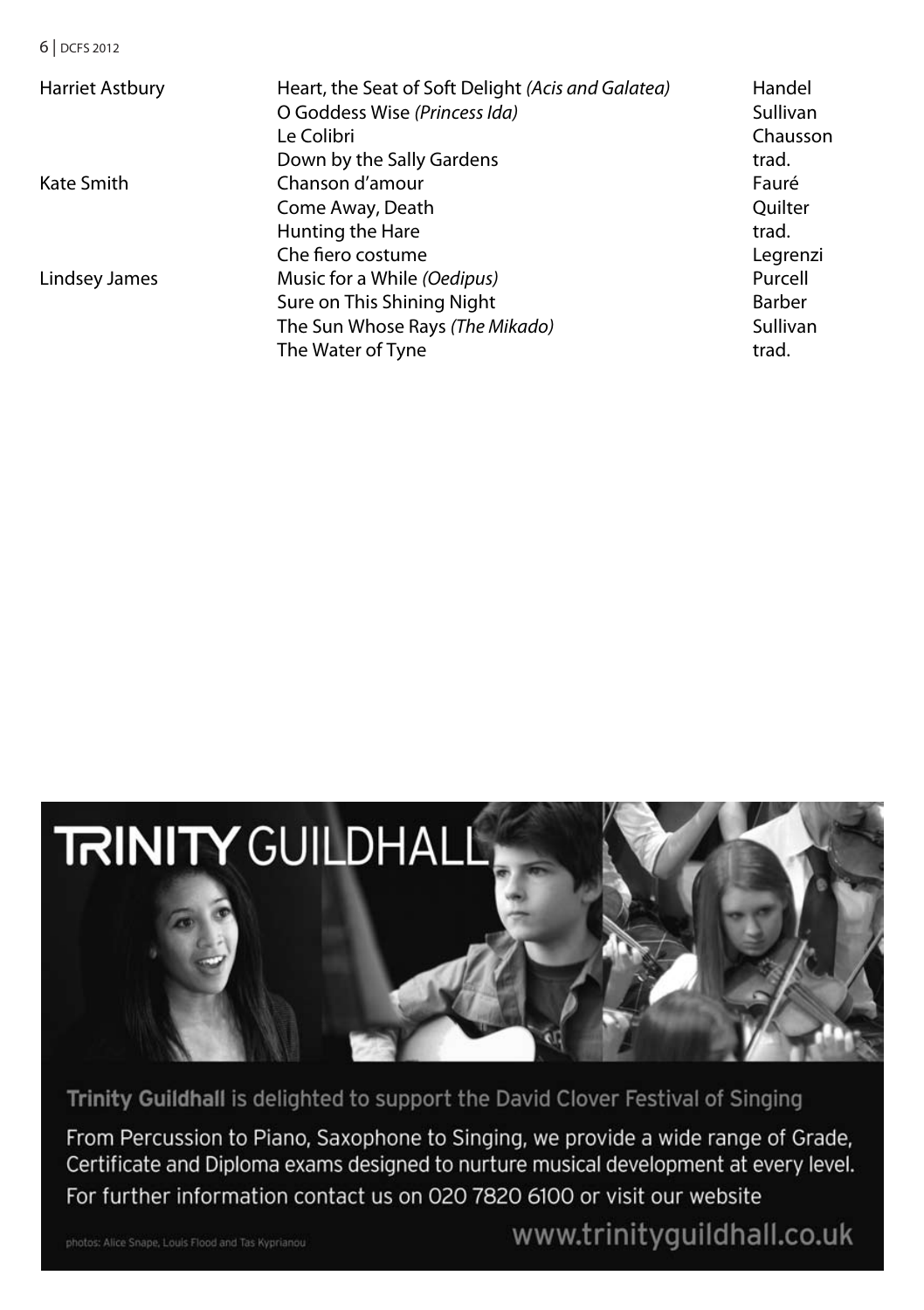## **SATURDAY 4 FEBRUARY 9.00am Birkdale School (Heeley Hall)**

#### **SONGS FROM THE SHOWS (13 - 16) CLASS sponsored by The Rotary Club of Abbeydale**

| <b>Molly Bartram</b>  | Wishing You Were Somehow Here Again (Phantom of the Opera) Lloyd Webber |                |
|-----------------------|-------------------------------------------------------------------------|----------------|
| Amber Stancliffe      | Till There Was You (The Music Man)                                      | Wilson         |
| Molly O'Toole         | On My Own (Les Misérables)                                              | Schönberg      |
| Nancy Lee             | I Dreamed a Dream (Les Misérables)                                      | Schönberg      |
| Phoebe Otten          | Whistle Down the Wind (Whistle Down the Wind)                           | Lloyd Webber   |
| Caroline Ridler       | A Nightingale Sang in Berkeley Square (New Faces)                       | Sherwin        |
| Alicia Hill           | Poor Wand'ring One (The Pirates of Penzance)                            | Sullivan       |
| Molly Hutchinson      | Far From the Home I Love (Fiddler on the Roof)                          | Bock           |
| Hannah Peace          | The Sun Whose Rays (The Mikado)                                         | Sullivan       |
| Megan Kay             | Edelweiss (The Sound of Music)                                          | Rodgers        |
| Sophie Stones         | One Hand, One Heart (West Side Story)                                   | Bernstein      |
| <b>Hannah Thomson</b> | A Nightingale Sang in Berkeley Square (New Faces)                       | Sherwin        |
| Ashleigh Roberts      | Home (Beauty and the Beast)                                             | Rice           |
| <b>Emily Peace</b>    | So In Love (Kiss Me Kate)                                               | Porter         |
| Megan Dobbins         | Tomorrow (Annie)                                                        | <b>Strouse</b> |
| Anna Samaniego        | Just You Wait (My Fair Lady)                                            | Loewe          |
| Rachel Hudson         | Hello Young Lovers (The King and I)                                     | Rodgers        |
| Catherine Brimacombe  | Wouldn't it be Loverly (My Fair Lady)                                   | Loewe          |

#### **JUNIOR RECITAL (13 - 15) CLASS sponsored by Elizabeth and Stuart Hampshire**

| Molly O'Toole  | Just You Wait (My Fair Lady)    | Loewe              |
|----------------|---------------------------------|--------------------|
|                | She Moved Through the Fair      | trad.              |
|                | Caro mio ben                    | Giordani           |
| Megan Dobbins  | Panis Angelicus                 | Franck             |
|                | Clock-A-Clay (The Insect World) | <b>R R Bennett</b> |
|                | A-Roving                        | trad.              |
| Sophie Stones  | Caro mio ben                    | Giordani           |
|                | <b>Cockles and Mussels</b>      | trad.              |
|                | Clock-A-Clay (The Insect World) | <b>R R Bennett</b> |
| Rachel Hudson  | Nina                            | Pergolesi          |
|                | Cockles and Mussels             | trad.              |
|                | The Bird's Lament (The Aviary)  | R R Bennett        |
| Hannah Thomson | Se tu m'ami                     | Pergolesi          |
|                | Pie Jesu (Requiem)              | Fauré              |
|                | A-Roving                        | trad.              |
| Anna Samaniego | Ah! How Pleasant 'tis to Love   | Purcell            |
|                | A la Nanita                     | trad.              |
|                | The Path to the Moon            | Thiman             |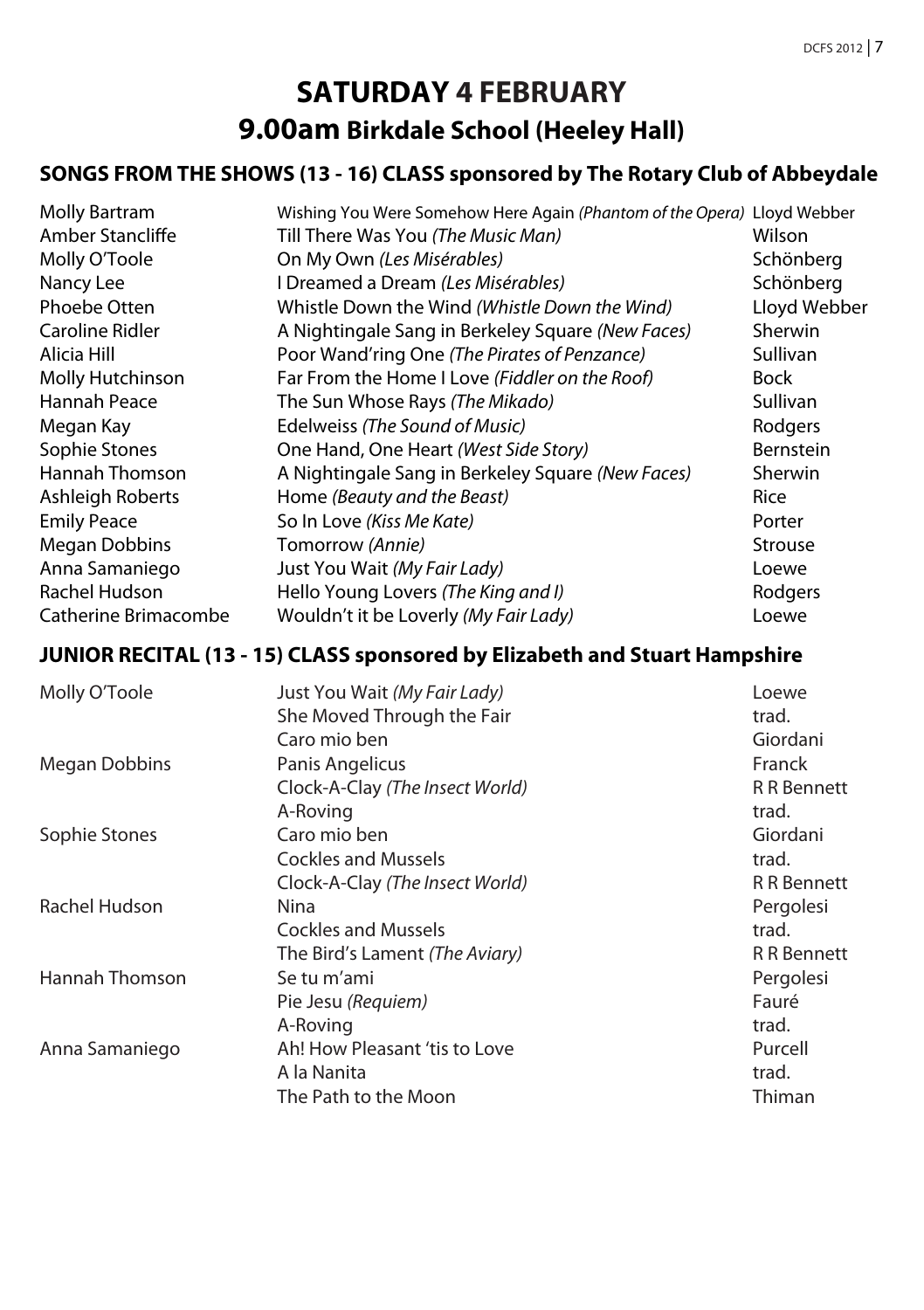#### **BRITISH SONG (13 - 16) CLASS sponsored by Wendy Nutton**

| Ashleigh Roberts     | The Sky Above the Roof      | Vaughan Williams |
|----------------------|-----------------------------|------------------|
| Ella Verity          | <b>When Daisies Pied</b>    | Arne             |
| Hannah Peace         | Music for a While           | Purcell          |
| <b>Molly Bartram</b> | The Path to the Moon        | Thiman           |
| Amber Stancliffe     | A Cradle Song               | Vaughan Williams |
| Caroline Ridler      | The Trees in England        | Wood             |
| <b>Emily Peace</b>   | The Turtle Dove             | Vaughan Williams |
| Alicia Hill          | Silent Noon                 | Vaughan Williams |
| Emma Ward            | It Was a Lover and His Lass | <b>Ouilter</b>   |
| Olivia Turner        | Daphne                      | Walton           |

## **1.30pm Birkdale School (Heeley Hall)**

## **INTERMEDIATE RECITAL (16 - 17) CLASS sponsored by Dore Male Voice Choir**

| <b>Emilie Fitzpatrick</b> | Come Again, Sweet Love<br>Desdemona's Song<br>Vergebliches Ständchen | Dowland<br>Pitfield<br><b>Brahms</b> |
|---------------------------|----------------------------------------------------------------------|--------------------------------------|
| Alicia Hill               | The Little Horses<br>Lascia ch'io pianga (Rinaldo)<br>Nuit d'étoiles | trad.<br>Handel<br>Debussy           |
|                           | She had a Letter from her Love (Merrie England)                      | German                               |
|                           | Quand j'etais chez mon pere                                          | trad.                                |
| Anita Chandran            | Se tu m'ami                                                          | Pergolesi                            |
|                           | Die Forelle                                                          | Schubert                             |
|                           | The Sky Above the Roof                                               | Vaughan Williams                     |
|                           | The Cuckoo                                                           | trad                                 |
| Rosa Hardy                | Bel piacere (Agrippina)                                              | Handel                               |
|                           | On Wings of Song                                                     | Mendelssohn                          |
|                           | El majo discreto                                                     | Granados                             |
|                           | Lady Anne Bothwell's Lament                                          | trad.                                |
| Laura Roberts             | La Rondinella amante                                                 | Vivaldi                              |
|                           | El majo discreto                                                     | Granados                             |
|                           | Deh vieni non tardar (Le Nozze di Figaro)                            | Mozart                               |
|                           | Carrickfergus                                                        | trad.                                |
| Brogan Hume               | Flow my Tears                                                        | Dowland                              |
|                           | O del mio dolce ardor (Paride ed Elena)                              | Gluck                                |
|                           | The Minstrel Boy                                                     | trad.                                |
| Emma Ward                 | Voi che sapete (Le Nozze di Figaro)                                  | Mozart                               |
|                           | Frühlingsglaube                                                      | Schubert                             |
|                           | Blow the Wind Southerly                                              | trad.                                |
|                           | Spring                                                               | Gurney                               |
| Ashleigh Roberts          | Ombra mai fù (Xerxes)                                                | Handel                               |
|                           | When a Merry Maiden Marries (The Gondoliers)                         | Sullivan                             |
|                           | The Water Mill                                                       | Vaughan Williams                     |
|                           | O Waly Waly                                                          | trad.                                |
| Olivia Caputa             | O del mio dolce ardor (Paride ed Elena)                              | Gluck                                |
|                           | None but the Lonely Heart                                            | Tchaikovsky                          |
|                           | The Bayley Bell Beareth the Bell Away                                | Warlock                              |
|                           | The Turtle Dove                                                      | trad.                                |
|                           |                                                                      |                                      |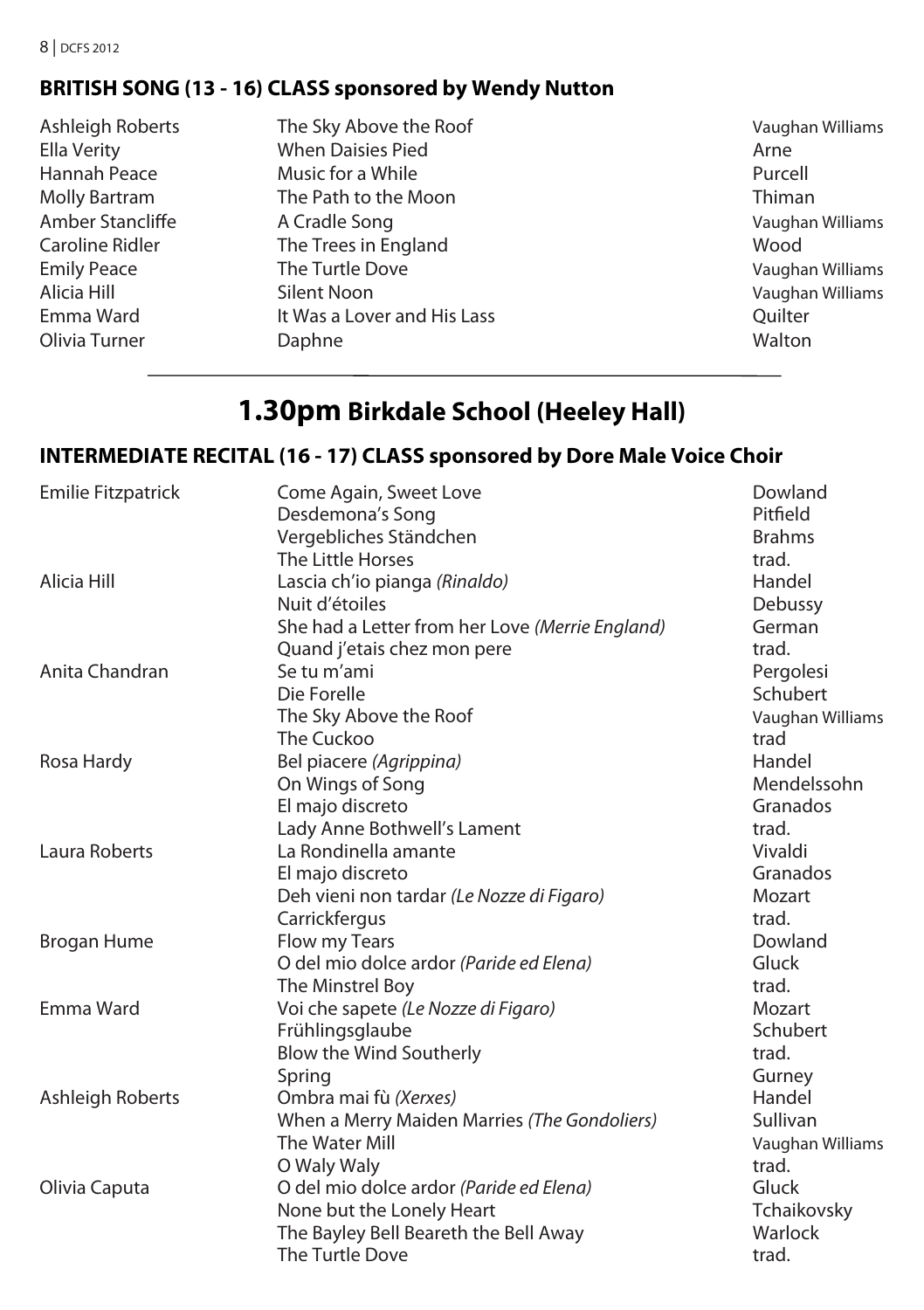| Joelle Brabban | 'Twas within a furlong of Edinboro' town   | Purcell |
|----------------|--------------------------------------------|---------|
|                | How Should I Your True Love Know?          | Ouilter |
|                | Voi che sapete (Le Nozze di Figaro)        | Mozart  |
|                | The Leprechaun                             | trad.   |
| Olivia Turner  | Una Voce Poco Fa (Il Barbiere di Siviglia) | Rossini |
|                | Villanelle (Les Nuits d'été)               | Berlioz |
|                | She Moved Through the Fair                 | trad    |

## **6.00pm Birkdale School (Heeley Hall)**

#### **LIED (any age) CLASS sponsored by Elizabeth Watts**

| Polly Sedman           | Gretchen am Spinnrade                         | Schubert       |
|------------------------|-----------------------------------------------|----------------|
| Debra Finch            | Ständchen                                     | <b>Strauss</b> |
| Ernesto Correa         | Minnelied                                     | <b>Brahms</b>  |
| Hannah Peace           | Du bist die Ruh                               | Schubert       |
| <b>Harriet Astbury</b> | Auch Kleine Dinge                             | Wolf           |
| Peter Thompson         | Frühlingsglaube                               | Schubert       |
| Laura Roberts          | Die Forelle                                   | Schubert       |
| Lee Christie           | Der Neugierige                                | Schubert       |
| Olivia Caputa          | Verborgenheit                                 | Wolf           |
| Ho Yuen Dominique Chan | Lied der Mignon (Nur wer die Sehnsucht kennt) | Schubert       |

#### **FRENCH SONG (any age) CLASS sponsored by Dr Peter Humphries**

| Eleanor Perry          | L'Absence (Nuits d'été) | Berlioz |
|------------------------|-------------------------|---------|
| <b>Emily Peace</b>     | <b>Fleurs</b>           | Poulenc |
| Olivia Caputa          | D'une Prison            | Hahn    |
| Ernesto Correa         |                         | Poulenc |
| Lindsey James          | Les Roses d'Ispahan     | Fauré   |
| Rebecca Schneider      | <b>Bleuet</b>           | Poulenc |
| <b>Harriet Astbury</b> | Le Rossignol des Lilas  | Hahn    |

#### **BRITISH SONG (22 & over) CLASS sponsored by Alan Young**

| <b>Margaret Bowers</b> | Mother, I Will Have a Husband   | Jacob            |
|------------------------|---------------------------------|------------------|
| Ho Yuen Dominique Chan | Funeral Blues (Cabaret Songs)   | <b>Britten</b>   |
| Lee Christie           | Silent Noon                     | Vaughan Williams |
| Rosalind Wood          | June                            | Ouilter          |
| Peter Thompson         | To Gratiana Dancing and Singing | <b>Browne</b>    |
| Susan Lack             | Sweet Chance                    | Head             |
| Lorraine Mawbey        | Ophelia's Song                  | Maconchy         |

#### **OPERA (22 and over) CLASS sponsored by Ralph Green**

| Ho Yuen Dominique Chan | Ma se colpaio non ho!  Batti, batti (Don Giovanni)                        | Mozart      |
|------------------------|---------------------------------------------------------------------------|-------------|
| Ernesto Correa         | Lenski's Aria (Kuda, kuda) (Eugene Onegin)                                | Tchaikovsky |
| Kathryn Straw          | O del mio dolce ardor (Paride ed Elena)                                   | Gluck       |
| Polly Sedman           | Piangero la sorte mia (Giulio Cesare)                                     | Handel      |
| Lorraine Mawbey        | Voi che sapete (Le Nozze di Figaro)                                       | Mozart      |
| Lee Christie           | Loving Smile of Sisterkind (Faust)                                        | Gounod      |
| Rebecca Schneider      | Giunse alfin il momento  Deh Vieni Non Tardar (Le Nozze di Figaro) Mozart |             |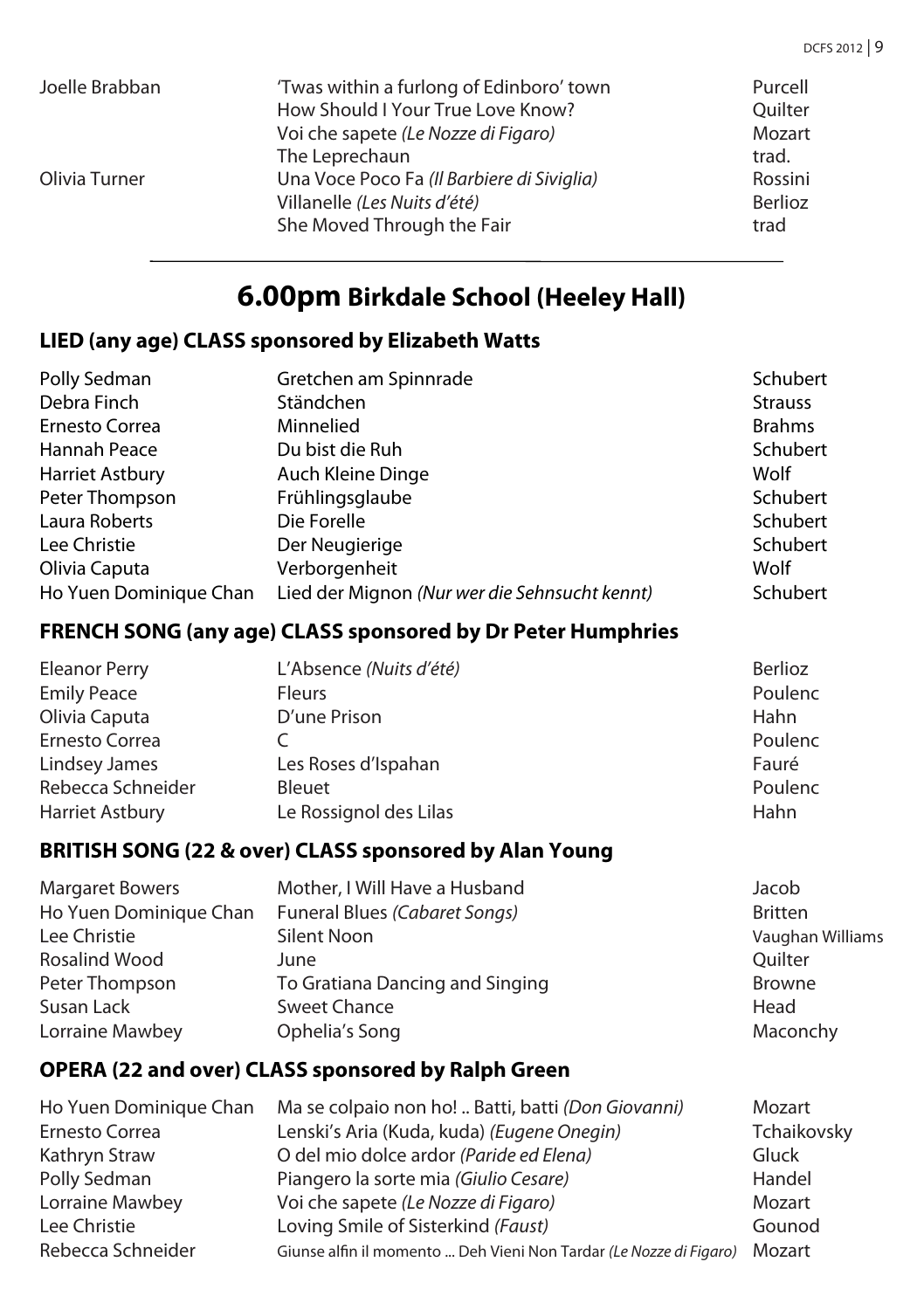## **SUNDAY 5 FEBRUARY 9.15am Holiday Inn**

#### **SONG FROM THE SHOWS (22 and over) CLASS sponsored anonymously**

| Grace Mason             | Still Hurting (The Last Five Years)           | Brown        |
|-------------------------|-----------------------------------------------|--------------|
| Varsha George           | No Good Deed (Wicked)                         | Schwartz     |
| Anita Coan              | Somewhere (West Side Story)                   | Bernstein    |
| Julie Hopkinson         | I'm Not That Girl (Wicked)                    | Schwartz     |
| Andrew Coan             | Music of the Night (Phantom of the Opera)     | Lloyd Webber |
| Susan Lack              | If I Loved You (Carousel)                     | Rodgers      |
| Rosalind Wood           | Silvered is the Raven Hair (Patience)         | Sullivan     |
| Lorraine Mawbey         | Can't Help Lovin' that Man (Show Boat)        | Kern         |
| <b>Anthony Trippett</b> | Yam is horas felices (La del Soto del Parral) | Soutullo     |

#### **ORATORIO OR SACRED SONG (13 - 16) CLASS sponsored by The Rotary Club of Abbeydale**

| Emma Ward       | Quia respexit (Magnificat) | Bach  |
|-----------------|----------------------------|-------|
| Caroline Ridler | The Virgin's Slumber Song  | Reger |

#### **ORATORIO OR SACRED SONG (22 & over) CLASS sponsored by The Sheffield Chorale**

| Lee Christie           | It is Enough (Elijah)                               | Mendelssohn |
|------------------------|-----------------------------------------------------|-------------|
| Susan Lack             | Angels Ever Bright and Fair (Theodora)              | Handel      |
| <b>Margaret Bowers</b> | Here Amid the Shady Woods (Alexander Balus)         | Handel      |
| Rebecca Schneider      | Rejoice Greatly (Messiah)                           | Handel      |
| Lorraine Mawbey        | Woe Unto Them (Elijah)                              | Mendelssohn |
| Peter Thompson         | Lord God of Abraham (Elijah)                        | Mendelssohn |
| Polly Sedman           | Freely I to Heav'n Resign (Jephtha)                 | Handel      |
| Ernesto Correa         | Deeper and deeper still / Waft her angels (Jephtha) | Handel      |

#### **ANNIVERSARY (any age) CLASS sponsored by David Durrant**

| Anita Chandran         | If There Were Dreams to Sell            | Ireland       |
|------------------------|-----------------------------------------|---------------|
| Elisabeth Tew          | Blah, Blah, Blah (Delicious)            | Gershwin      |
| Emma Ward              | A Heart's Desire                        | Ireland       |
| Abigail Kitching       | <b>Twilight Fancies</b>                 | Delius        |
| Alicia Hill            | <b>Twilight Fancies</b>                 | <b>Delius</b> |
| Joelle Brabban         | Sweet Venevil                           | <b>Delius</b> |
| <b>Harriet Astbury</b> | Beau Soir                               | Debussy       |
| Rosa Hardy             | Her Song                                | Ireland       |
| Rebecca Schneider      | Récit et Air de Lia (L'Enfant Prodique) | Debussy       |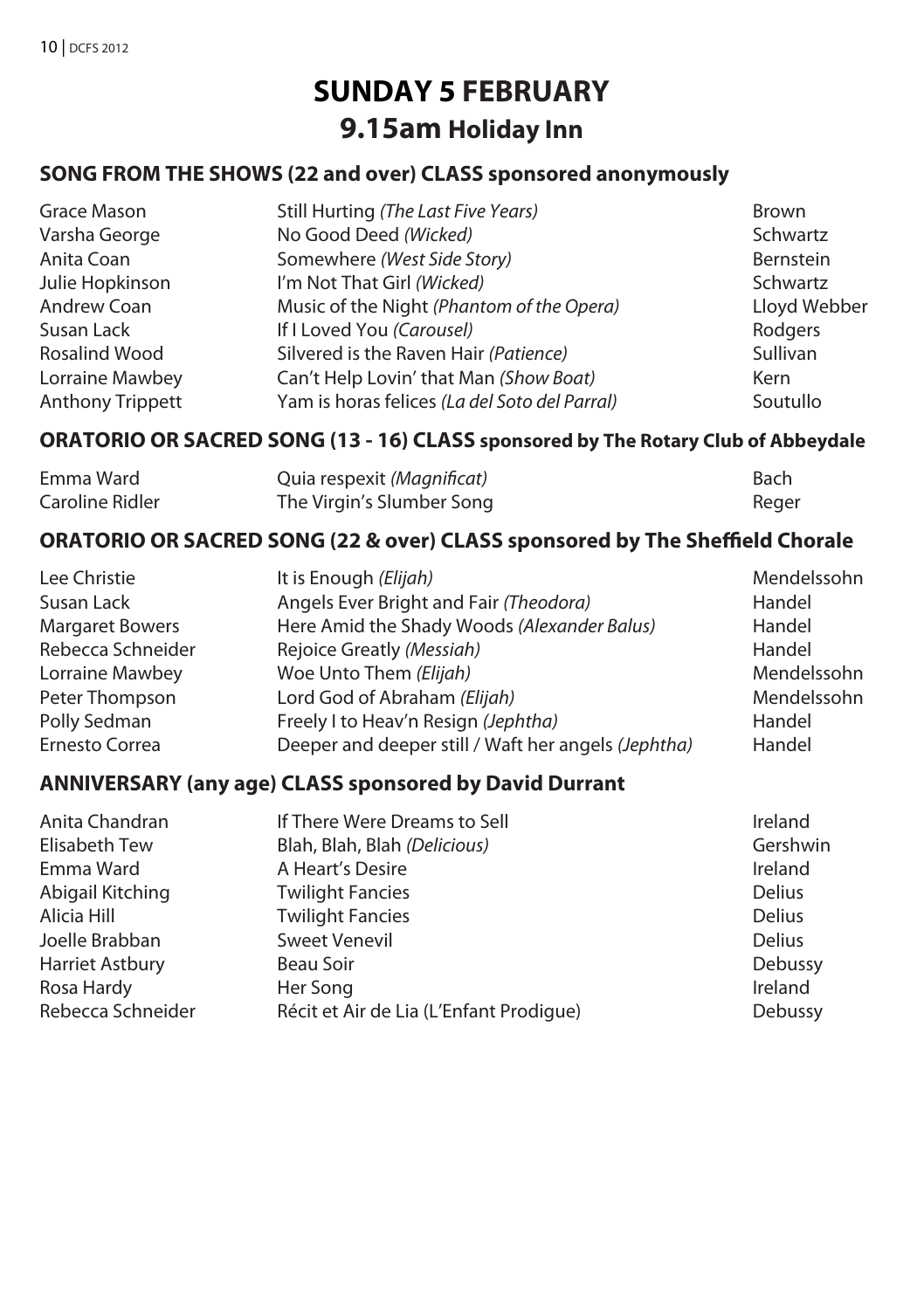## **2.00pm Holiday Inn**

#### **ORATORIO OR SACRED SONG (17 - 21) CLASS sponsored by Millhouse Green Male Voice Choir**

| Joelle Brabban         | How Beautiful are the Feet (Messiah)         | Handel           |
|------------------------|----------------------------------------------|------------------|
| <b>Harriet Astbury</b> | Ich Folge Dir Gleichfalls (Johannes-Passion) | <b>Bach</b>      |
| Rosa Hardy             | Angels ever bright and fair (Theodora)       | Handel           |
| Ann Wilkes             | Angels ever bright and fair (Theodora)       | Handel           |
| Brogan Hume            | How Willing my Paternal Love (Samson)        | Handel           |
| Olivia Caputa          | Fac me vere (Stabat Mater)                   | Haydn            |
| Abigail Kitching       | A Hymn to the Virgin                         | Rubbra           |
| Laura Roberts          | Domine Deus (Gloria)                         | Vivaldi          |
| Anita Chandran         | The Bird's Song (Pilgrim's Progress)         | Vaughan Williams |

#### **OPEN RECITAL (22 & over) CLASS sponsored by Paul Clerehugh**

| Kathryn Straw     | Alma del Core (La costanza in amor vince l'iganno) | Caldara  |
|-------------------|----------------------------------------------------|----------|
|                   | Love is my reason for living (Perchance to Dream)  | Novello  |
|                   | If Music be the Food of Love                       | Purcell  |
|                   | She Moved Through the Fair                         | trad.    |
| Rebecca Schneider | 'Twas within a furlong of Edinboro' town           | Purcell  |
|                   | Some One (A Garland for de la Mare)                | Howells  |
|                   | Hard times of Old England                          | trad.    |
|                   | Adieux de l'Hôtesse Arabe                          | Bizet    |
| Peter Thomson     | Sleep                                              | Gurney   |
|                   | Wondrous Machine (Ode on St. Cecilia's Day: 1692)  | Purcell  |
|                   | The Death of Oueen Jane                            | trad.    |
|                   | Se vuol ballare (Le Nozze di Figaro)               | Mozart   |
| Polly Sedman      | Steal Me, Sweet Thief (The Old Maid and the Thief) | Menotti  |
|                   | Nacht und Traume                                   | Schubert |
|                   | Wonder (Dies Natalis)                              | Finzi    |
|                   | The Leprechaun                                     | trad.    |

#### **SONGS FROM THE SHOWS (17 - 21) CLASS sponsored by Heather and Keith Hoyland**

| Kate Smith       | Show Me (My Fair Lady)                       | Loewe     |
|------------------|----------------------------------------------|-----------|
| Joelle Brabban   | So Many People (Saturday Night)              | Sondheim  |
| Ann Wilkes       | The Girls of Summer (Marry Me a Little)      | Sondheim  |
| Brogan Hume      | The Surrey with the Fringe on Top (Oklahoma) | Rodgers   |
| Lindsey James    | Greenfinch and Linnet Bird (Sweeney Todd)    | Sondheim  |
| Anita Chandran   | Somewhere (West Side Story)                  | Bernstein |
| Abigail Kitching | If I Loved You (Carousel)                    | Rodgers   |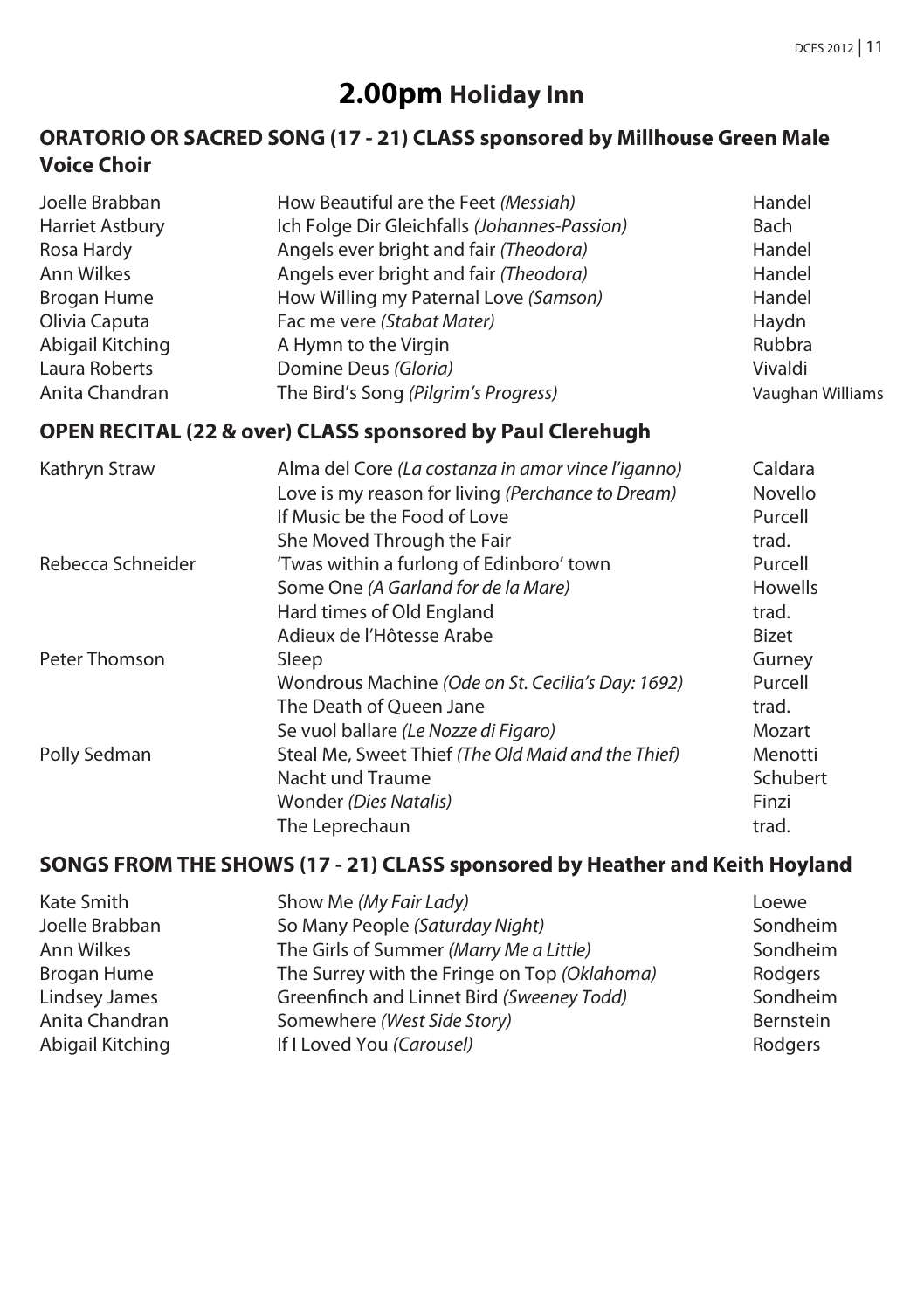**RECITAL FINALS**



#### **Presentation of the above David Clover Non-Recital Winners' Awards**

#### *INTERVAL*

#### **Adjudications and Presentation of**

**The Don Greenfield Trophy** - This is given by the Hallam Choral Society, and will be awarded to the winner of the Vocal Solo Class (age 9 to 12) in the Non-Recital category. It is in memory of the life and work of Don Greenfield, conductor for many years of the Hallam Choral Society, a teacher of primary school children and a former member of The City of Sheffield Teachers' Choir.

**The Kathleen Walker Memorial Prize** - This is given by her daughter Anne, in memory of Kathleen Walker, who was a founder member and accompanist of the Teachers' Choir, and musical director of several operatic societies in Sheffield. It will be awarded for the most outstanding performance of a "Song from the Shows" from Class 16 (13-16) or Class 17 (17-21) in the Non-Recital catagory.

**The Michael Peaker Memorial Trophy and Prize** - is given by Worrall Male Voice Choir in memory of Michael Peaker, of his contribution as accompanist and conductor, and as organist at St. Matthias's Church, Stocksbridge. The award will be given for the most outstanding performance, by anyone aged 21 or under, of an aria from an oratorio, or of a sacred song, during the Festival.

**The Constance Shacklock Memorial Rose Bowl** - This is given by Ralph Green in memory of Constance Shacklock, who was President of the City of Sheffield Teachers' Choir from 1985 to 1999 and will be awarded for the most outstanding operatic performance during the Festival.

**The Edith and Ronald Batty Salvers** - This is given by Valerie and Geoff Littledyke in memory of Val's parents Edith and Ronald Batty. It will be presented to the most promising young female and male singers, respectively, aged 15 or under, from any part of the Festival. The Edith Batty Salver will go to the female singer and the Ronald Batty to the male singer.

**The Doug Crossland Memorial Shield and Prize** - This is given by Worrall Male Voice Choir in memory of Doug Crossland, its conductor from 1971 to 1995 and will be awarded to the most promising female singer between the ages of 16 and 23 from any part of the Festival.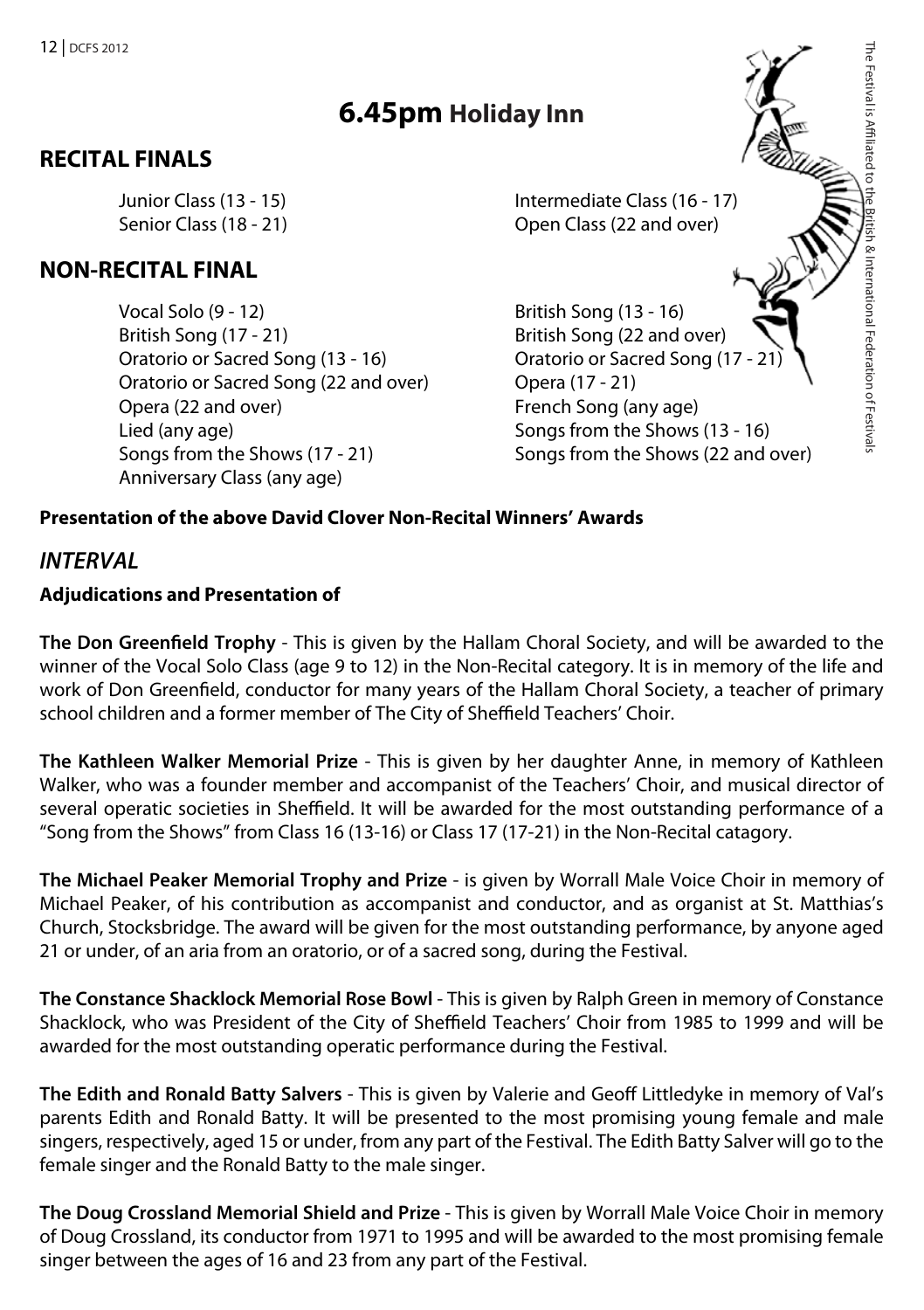**The John Gilbert Wilson Award and Prize** - This is given by Mrs. J. Hamnett in memory of her father, who sang in Sheffield all his life, was a member of the Sheffield Philharmonic Chorus and who was a founder member of The Sheffield Comic Opera Society. It will be awarded to the most promising male singer between the ages of 16 and 23 from any part of the Festival.

**The City of Sheffield Teachers' Choir Silver Salver and Prize** - This is given by Ann Durrant, a member of the Teachers' Choir for over twenty years and will be awarded for the most outstanding performance by a winner in the Non-Recital Classes.

#### **The 2012 David Clover Festival of Singing Recital Awards**

#### **Gillian Farnsworth**

Official Accompanist - Non-Recital Classes



Gillian has been an official accompanist for the David Clover Festival of Singing since 1992 and also for other local festivals. She was an external student for the ARCM diploma, studying at the School of Music, Huddersfield, whilst school

teaching, subsequently teaching in junior, secondary and girls' approved schools. She is a member of a string quartet (viola), piano teacher and church organist. She regularly accompanies instrumentalists for auditions and exams and has worked with many choirs. Coming across new repertoire through the David Clover Festival of Singing and the chance to see young singers develop are very rewarding.

#### **Linda Wareham**

Official Accompanist - Recital Classes



Linda began her formal piano studies at the relatively late age of eleven. She subsequently studied music at Bretton Hall, gaining a Certificate of Education. She continued her piano studies with Vera Yelverton in London, gaining the ARCM Diploma and

participating in concerts at the Alexandra Palace, .<br>the Purcell Room and the Queen Elizabeth Hall. During this time Linda also won several prizes at various London music festivals. She established a busy private piano teaching practice in Oxford, was the accompanist for the City of Oxford Choir and regularly accompanied at local musical festivals and for grade and diploma exams. After the family move to Sheffield she quickly re-established her private teaching practice. During her 'spare' time she studied for a Bachelor of Arts degree with the Open University. She is regularly in demand to accompany students for instrumental exams and festival classes and has been the accompanist for the Sheffield Chorale for a number of years. Linda also performs regularly as a duo with John Cooper (violin), and is very pleased to be associated with the David Clover Festival of Singing.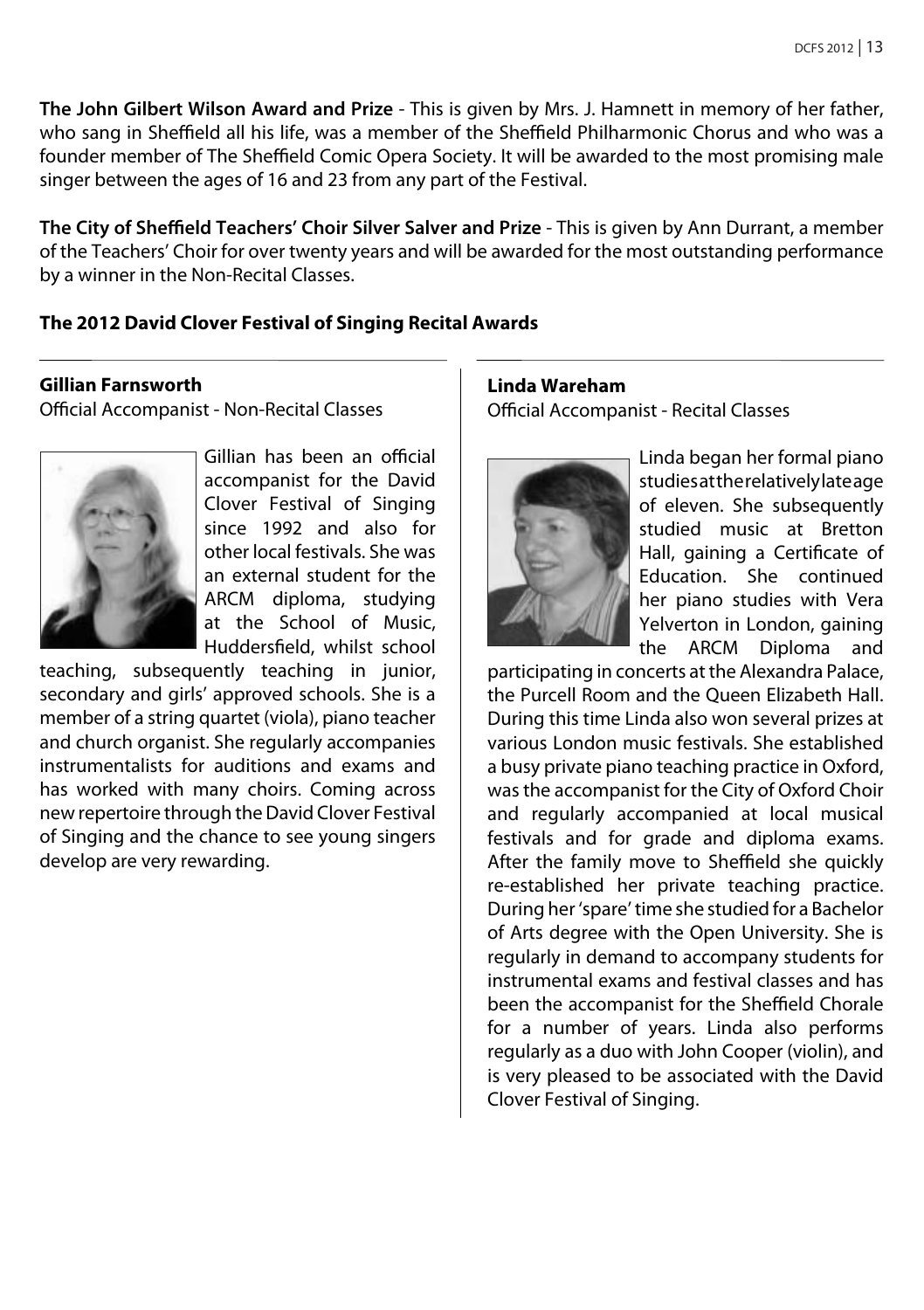## **Acknowledgements**

The committee of The City of Sheffield Teachers' Choir wishes to acknowledge its gratitude to the following people, businesses and organisations:

#### **The General Manager and Staff, The Holiday Inn Birkdale School Dave Kenyon Pianos Trinity Guildhall The sponsors of the Class prize money and the advertisers The voluntary helpers**

Miss J.Adam Mrs C.Barnes Rachel Bearpark Mr and Mrs M.Birks Teresa Brill Mrs C. Brown Mr and Mrs M. Bullas Richard Clover Mrs F. Dilley J. Dixon Mr and Mrs D. Durrant Mrs G. Farnsworth Richard Hall

- Hallam Choral Society Miss D. Hallatt Mrs I. Hamnett Mrs E. Hampshire P. Harrison Mrs A. Hattersley C. Herd (City Print Service) Mrs A. Howarth Mrs P. Laycock Mr and Mrs G. Littledyke Miss B. E. Moore Mrs M. Osbaldiston Mrs H. Page
- D. S. Palmer Dr V. Pike Margaret Rae Mrs S. Saint Mrs J. Shapland Mrs M. Smith Miss A. Walker Mrs L. Wareham Mrs M. Wilson Mrs J.Winslow Worrall Male Voice Choir

Those whose names were received after the programme had gone to press

## **Festival Officials**

| <b>Chairman: Rupert Norris</b>            |
|-------------------------------------------|
| Treasurer: David Potter                   |
| House Manager: Lynda Slegg                |
| Festival Friends: Di Hallat, Anne Howarth |
| Publicity: Marie Udall, Roderick Hughes   |

Vice-Chairman: Joy Bowler Co-ordinator and M.C: Ralph Green Voluntary Helpers' Co-ordinator: Sonia Saint Trophy Steward: Roger Ledbetter Child Protection Officer: Joy Bowler

## **Festival Dates**

**Friday 8, Saturday 9 & Sunday 10 February 2013** Adjudicator Mark Wildman

**Friday 7, Saturday 8 & Sunday 9 February 2014** Adjudicator Marilynne Davies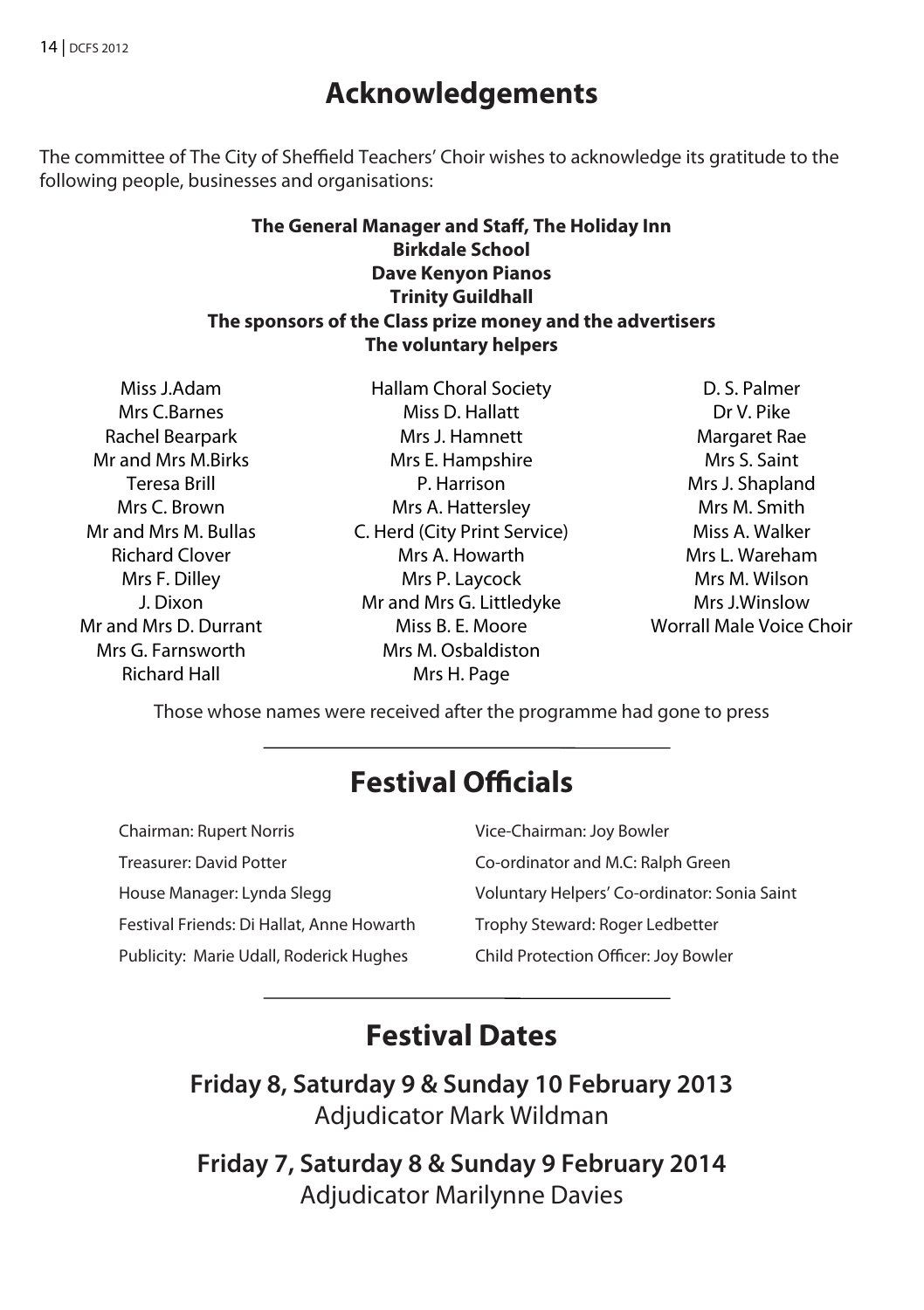## **DAVID CLOVER FESTIVAL FRIENDS**

Annual subscriptions to the Festival Friends are available in various categories. Each category entitles the subscriber to:

- free admission, and their guest(s), to all Festival sessions
- receive a free programme at the Festival on production of the Friends membership card
- have their name acknowledged in the Festival programme unless otherwise requested by the subscriber

attend a Festival Friends' Reception, with their quest(s), on Friday 8 February 2013 The various categories are:

- Personal Membership a minimum of £20 for the subscriber and 1 guest
- • Family Membership a minimum of £30 for the subscriber and 3 guests
- Corporate, Organisation or Group Membership a minimum of £50 for 6 people, or a minimum of £75 for 7-10 people.

Any Personal Member, or a member of a Family or Group, who is a tax payer, can gift-aid their subscription which would allow the Festival to reclaim income tax on your donation. Any queries about the Festival Friends scheme may be addressed to Di Hallatt (0114 249 0402) or by email (dhallatt@beachcroft.co.uk).

Please send your donation (cheques payable to *David Clover Festival of Singing*) to: **David Clover Festival Friends, 12 Byron Road, Sheffield, S7 1RY.**

A receipt will be sent to you.

| Judith E Adam                        | Miss Diane Hallatt             | <b>Heather Morris</b>     |
|--------------------------------------|--------------------------------|---------------------------|
| Mrs J S Baines                       | Elizabeth and Stuart Hampshire | Hazel Page                |
| Chris Barkla                         | Mrs Ann Hattersley             | Douglas Stuart Palmer     |
| <b>Bolsterstone Male Voice Choir</b> | Mrs Sylvia Holloway            | Janet Philbedge           |
| Mrs Joy Bowler                       | Keith and Heather Hoyland      | Sonia C Saint             |
| Mrs Elsie Brownlee                   | Jo and David Hutchesson        | Mrs I Sargeant            |
| Della and Michael Bullas             | Penny Joosten                  | Alan and Mary Smith       |
| Mrs Janet Clark                      | JH and OM Kirkwood             | Mrs E M Tye               |
| Mrs E A Durrant                      | Mrs Phyllis Laycock            | Mrs Phyllis Wait          |
| Mr and Mrs J Garrett                 | Mrs Shelagh Marston            | Miss Olive Walker         |
| <b>Mrs Muriel Gillatt</b>            | Malcolm Mercer                 | Mrs Sheila Wilkinson      |
| Neville and Patricia Fuller          | Miss Brenda E Moore            | and two anonymous Friends |

Those whose names were received after the programme had gone to press.